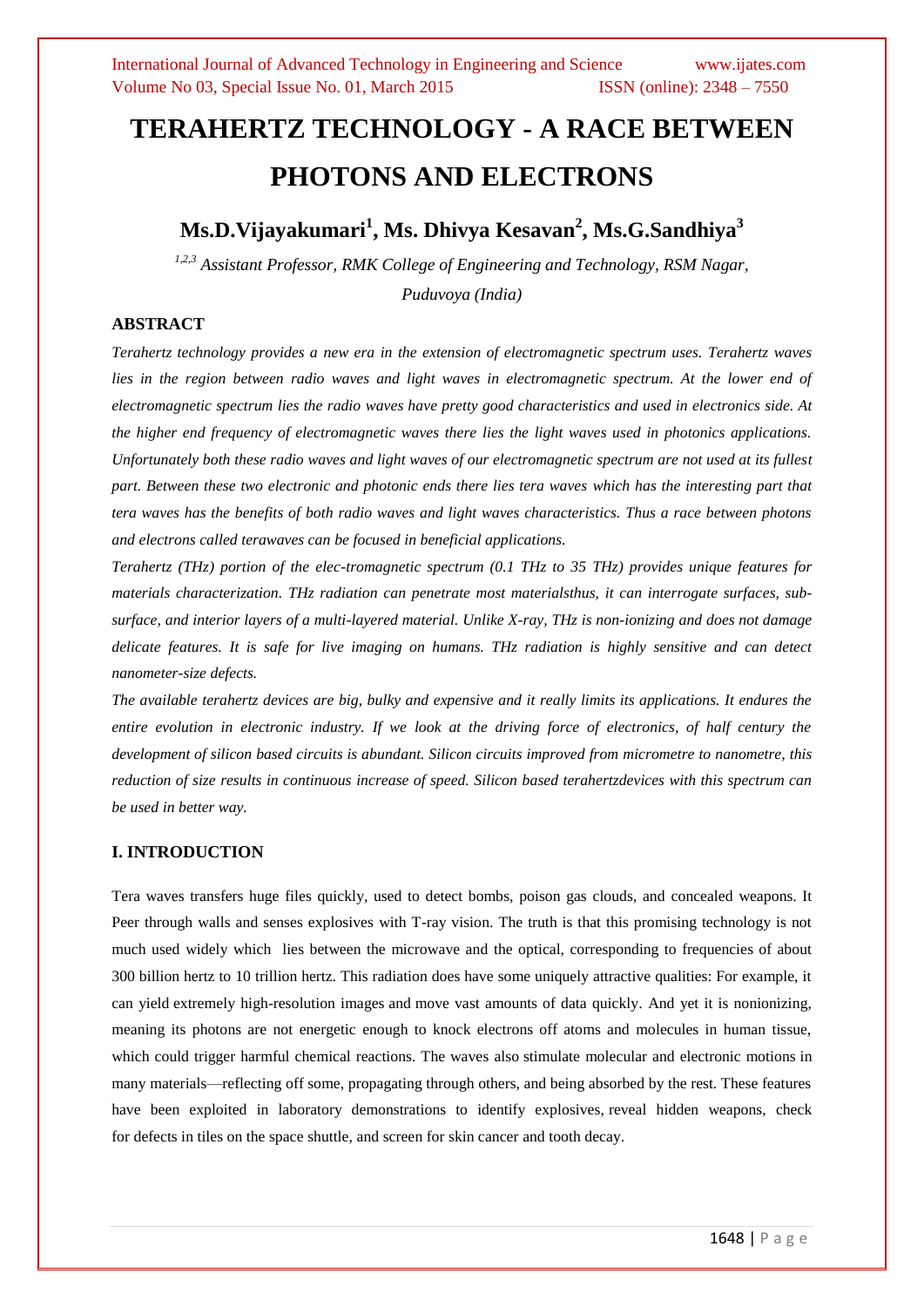



# Quantum, Photons,<br>Optical Transitions Classical, Waves,<br>Electrical Transport 1 Terahertz = 1 million of Megahertz 1 Nanometer = 1 millionth of Millimeter

**10 THZ** 

100 TH

 $1THZ$ 

 $0.1$ THz

#### **1.1 Motivation for the Promising Technology**

TeraHertz (THz), the frequencies between electronics and optics, was until recently the last unexploited part of the electro-magnetic spectrum. The harnessing of THz-based technologies

has the potential of impacting globally a vast number of industries, like both electronics in the 70's and optics in the 80's did. THz applications span over a wide array of fields, including: Quality Control and Non-destructive testing, Surface analysis, Security, Chemical and Bio Medical analysis, Telecommunications. Filling the Terahertz "gap" has led to unprecedented creativity in the development and commercialization of TeraHertz sources, transmission components and detectors. This paper provides a unique clue to network with specialists, converge know-how, and scout for innovative applications.

#### **1.2 Objectives**

The major objective of this proposed paper is to reveal about the latest TeraHertz technologies and their market potential**, to** discover examples of TeraHertz applications and the corresponding industrial opportunities and to network with specialists in this emerging field.

#### **1.3 Properties of Terahertz Radiation**

The terahertz range refers to electromagnetic waves with frequencies between 100 GHz and 10 THz, or wavelengths between 3 mm and 30 μm. Light between radio waves and infrared has some unique properties.

- Frequency range 100 GHz .. 10 THz, wavelengths 3 mm .. 30 um
- Also known as far-infrared or sub-millimeter waves
- Non-ionizing, but penetrates clothing, paper, cardboard, plastics, …
- Absorbed by water and many organic substances
- High chemical sensitivity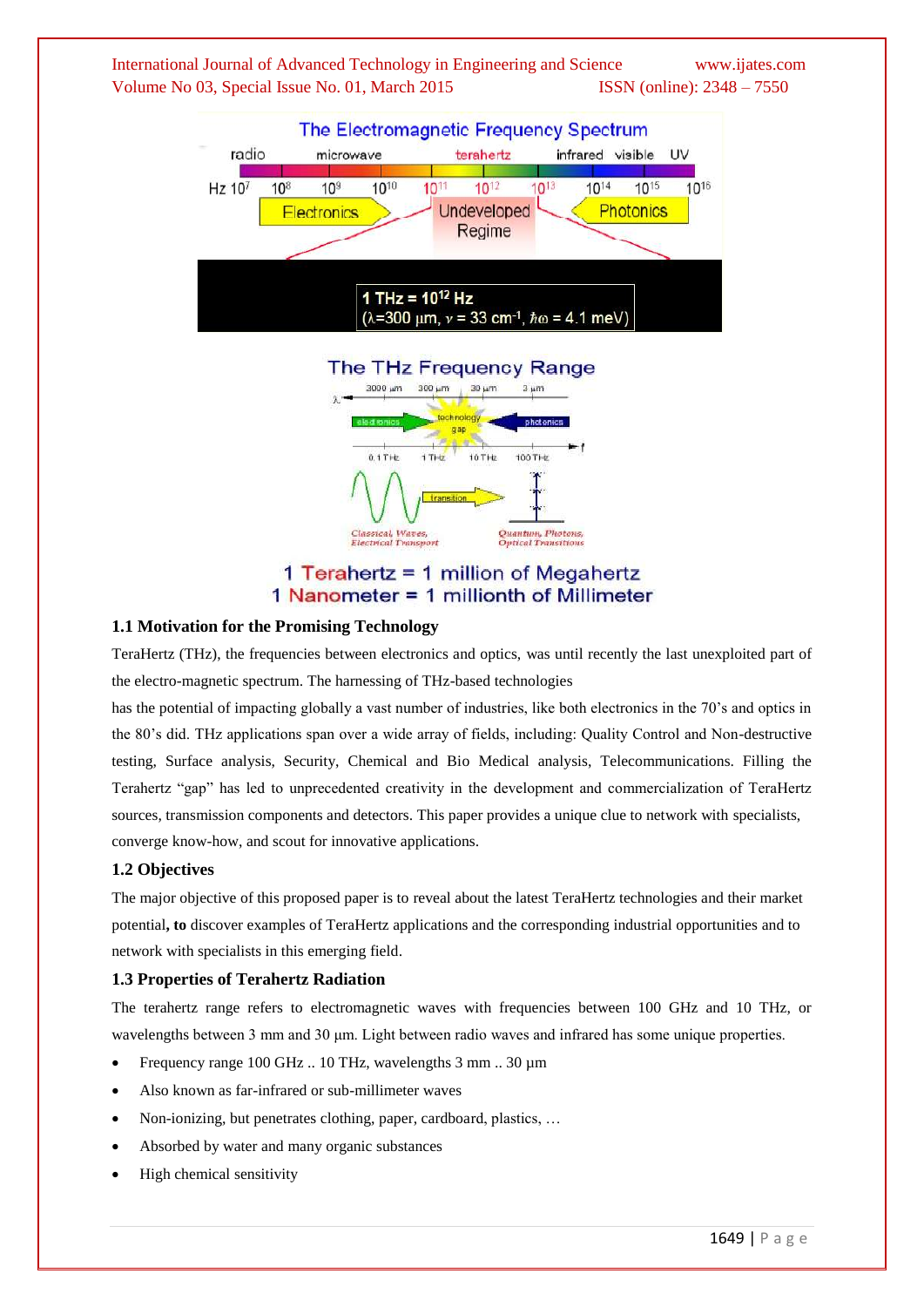Terahertz waves pass through a variety of amorphous substances – many synthetics and textiles, but also paper and cardboard are transparent to terahertz waves. Many biomolecules, proteins, explosives or narcotics also feature characteristic absorption lines, so-called spectral "fingerprints", at frequencies between 0.1 and 2 THz. The two main advantages of terahertz radiation are thus the penetration of conventionally opaque materials on one hand, and a high chemical selectivity on the other hand.

One of the strongest absorbers for terahertz radiation is water, which – depending on the application – turns out to be a blessing or a curse: Air moisture limits the propagation of terahertz rays to a few meters, but vice versa, the characteristic fingerprint enables a high precision in humidity-sensitive measurements. Liquid water is an even more dominant absorber than water vapour. Unlike X-rays, terahertz waves do not have any ionizing effects and are generally considered biologically innocuous.

#### **II. THZ NEW OPPORTUNITIES FOR INDUSTRIES**

To know about the commercialization of terahertz technology, its source, transmission and detection methodologies have to be understood. THz Sources based on: Solid State, Gyrotron, Extended, Interaction Klystron (EIK), Quantum Cascade Laser (QCL), THz Pulses: Generation, DetectionTHz Transmission: Waveguides, Antennas and other communication Technologies. Terahertz possible industrial applications includeInspection & Security, Non-destructive Testing & Evaluation, Communication, Medical & Analysis, Pharmaceutical, and Time-domain Spectroscopy.

#### **2.1 Terahertz Sources**

- Electronic systems: High power, ideal for terahertz imaging
- Optoelectronic systems: High bandwidth, ideal for spectroscopy
- Pulsed lasers: Fast measurements, broad spectrum
- Continuous wave lasers: Precisely tunable, highest spectral resolution

The spectroscopically interesting frequency band of a  $0.5 - 3$  THz is not easily accessible. Electronic sources like Gunn or Schottky diodes with subsequent frequency multipliers, provide high output levels (mW range) up to some 100 GHz, yet become inefficient in the submillimeter range. Direct optical sources, like quantum cascade lasers, are usually limited to frequencies > 5 THz, even when operated at cryogenic temperatures.

Optoelectronic terahertz generation is an expression for indirect methods, where near-infrared laser light illuminates a metal-semiconductor-metal structure, generating a photocurrent that becomes the source of a terahertz wave. Both [pulseda](http://www.toptica.com/products/terahertz_generation/terahertz_technologysources_and_thz_generation_methods/pulsed_terahertz_generation.html)nd [continuous-wave](http://www.toptica.com/products/terahertz_generation/terahertz_technologysources_and_thz_generation_methods/cw_terahertz_generation.html) (cw) techniques have been realized, and both have their advantages and limitations. Pulsed terahertz radiation offers a higher bandwidth (typically 0.1 .. 5 THz) and permits very fast measurements – a spectrum can be acquired within milliseconds. On the other hand, the frequency resolution is limited to several GHz. Vice versa, a cw system features a somewhat lower bandwidth (typ. 0.1 .. 2 THz) and requires longer measurement times – acquiring a spectrum takes several minutes –, yet the frequency can be controlled with extreme precision (down to single MHz).

Many research labs offers [ultrafast](http://www.toptica.com/products/ultrafast_fiber_lasers.html) fiber lasers and a new [spectroscopy](http://www.toptica.com/products/terahertz_generation/fs_packages/teraflash.html) setup for pulsed terahertz generation, and DFB diode [lasers](http://www.toptica.com/products/terahertz_generation/lasers_and_photomixers_for_cw_terahertz_generation/cw_terahertzstandard_laser_package.html) for cw terahertz applications. Our [Spectroscopy](http://www.toptica.com/products/terahertz_generation/lasers_and_photomixers_for_cw_terahertz_generation/cw_terahertz_spectroscopy_extension.html) Extensions provides all required components to get an actual measurement started. Complete "TopSeller" configurations are available for some of the most common frequency-domain terahertz applications.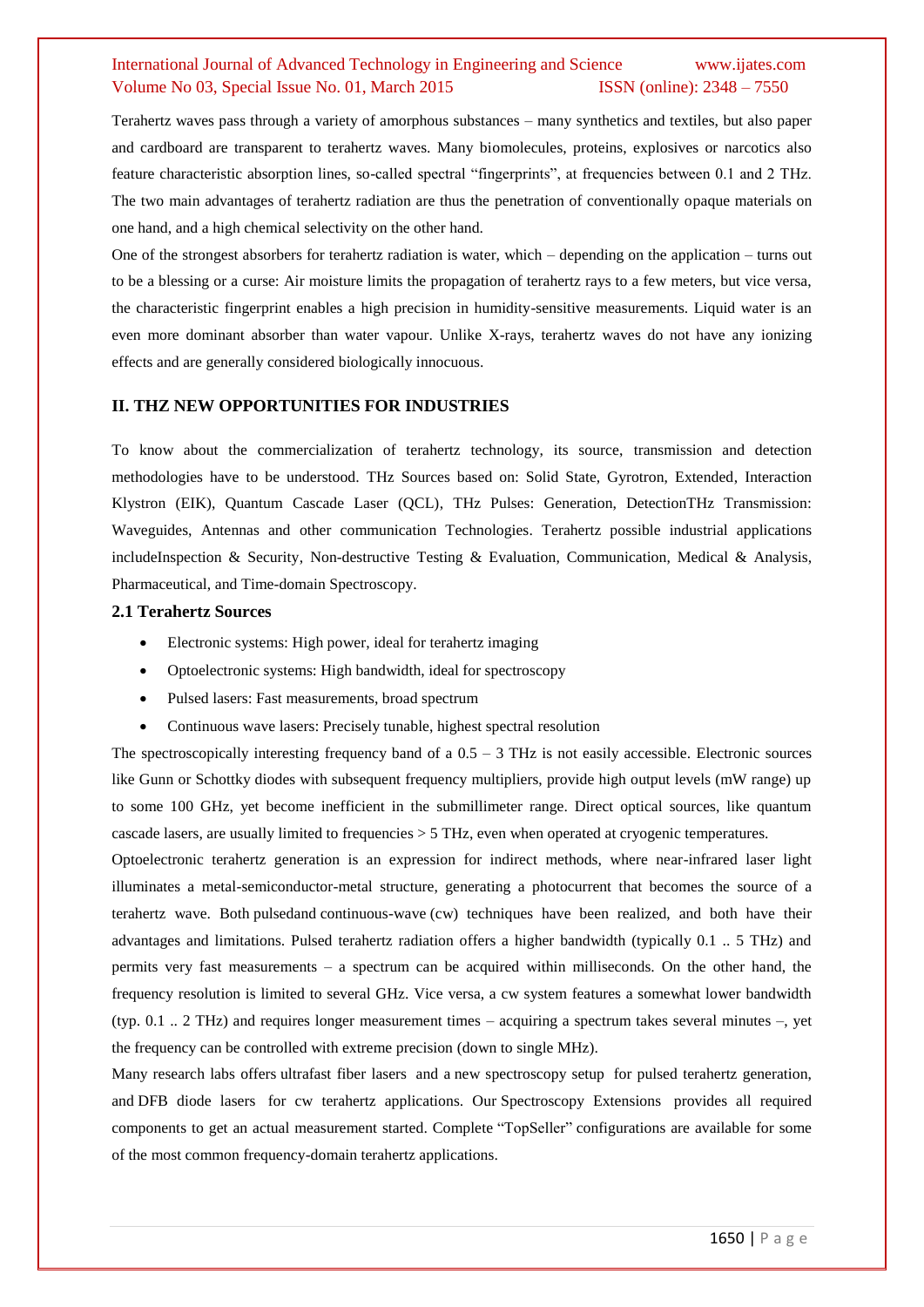#### **2.2 Terahertz Components**

In this section, we highlight a few of the major componenttechnologies that have been developed for terahertz applications.They broadly fall into two categories: sensors andsources. Space does not permit us to examine other terahertzcomponent building blocks such as guiding structures,quasi-optics, antennas, filters, or submillimeter-wave materials.

# **III. THE NEED OF HIGH PERFORMANCE TOOLS IN MANY FIELDSIS A GREAT OPPORTUNITY FOR THZ TECHNOLOGIES**

After techniques like ultrasound or IR Terahertz is becoming a new competing technology for inspection, control and monitoring.Because of their ability to penetrate through barrier materials (clothes,packaging), to perform non-contactand non-ionizing testing, THz systems are starting to compete with less safe technologies like X-rays or nuclear.THz technologies are also expected toopen new applications, especially inBiomedical and in Telecommunications,that are going to become the drivers of the THz market growth in 5 to 10 years. This report provides a study of THz potential and challenges in more than 25 market segments such as mail scanning, oncology, composites NDT, wireless communications, as well as an application roadmap for the next decade.

#### **3.1 Terahertz Transistors**

The terahertz transistor basically has higher speed (in GHz), High power efficiency, and high heat reduction capacity. These transistors have a fast switching rate of more than trillion times per sec. They also have the capability to perform 50 to 100 times faster than normal traditional transistors. The first terahertz transistor was only capable for handling 3GHz. But the latest terahertz transistors is capable of handling more than 800 GHz (scientists at the University of Illinois at Urbana-Campaign have discovered a transistor with a frequency of 845GHz and 300GHz faster than previous discovery).By using this technology, we can create lot of real time functioning and powerful computing techniques such as grid computing, nano-computing and other researches. Terahertz transistors basically contain three major changes than other conventional transistors. They have

thicker source and drain regions and a special ultra thin insulating silicon layer too. These silicon layers integrate below the source drain region. The comparison between terahertz transistor and normal transistor is given below.



#### **Fig. 3 Comparison Between Terahertz Transistor and Normal Transistor**

Terahertz transistors are from made from indium phosphide and indium gallium arsenide that helps to increase its speed and thermal handling efficiency. The grading is an important factor that affects the transistor performance. The compositional grading of these components enhances the electron velocity and also improves its efficiency too. The construction of these transistors is very complex and researchers also refine their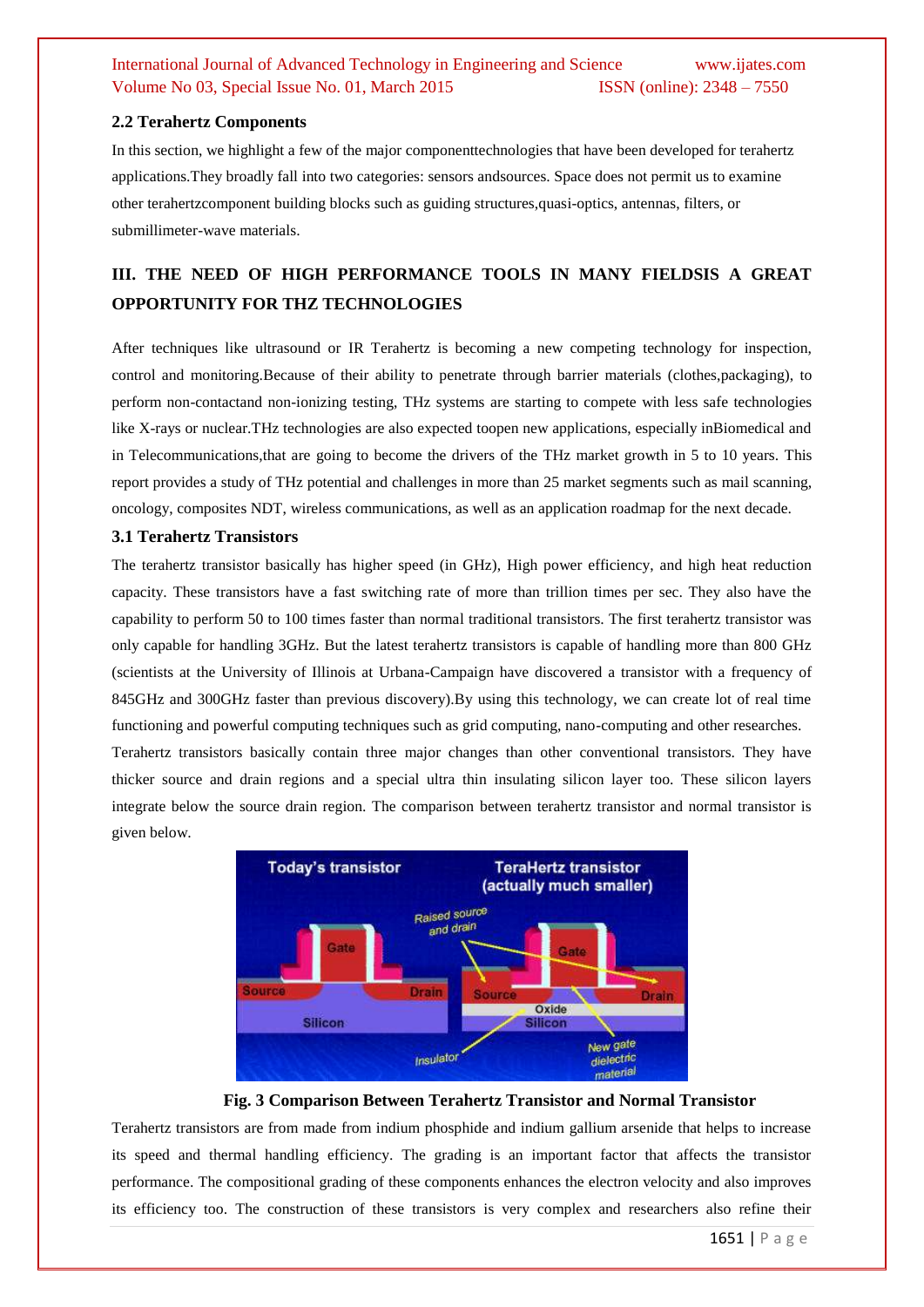fabrication process to produce tinier transistor components as compared to normal transistor. They are designed to be very thin in shape and size (12.5nM approx). Vertical fabrication scaling process is usually used so as to reduce the distance of electron travel and produce a higher speed with better efficiency than before.

## **IV. APPLICATIONS**

The TeraHertz gap is filling up fast, because there are great opportunities for new technological developments in testing, security, analysis, communication etc...

- [Dynamic Nuclear Polarization](http://wiki.epfl.ch/thz/dnpnmr) for Nuclear Magnetic Resonance
- Dynamic Nuclear Polarization for [targets used in nuclear research](http://ltf.web.psi.ch/)
- [Time-domain THz spectroscopy](http://wiki.epfl.ch/thz/tdspectro)

#### **4.1 The Terahertz Market Will Reach Around€350m In 2022 !**

THz Applications Industrial NDT Defense & Security Biomedical Other Composition analysis Pharmaceutical products QC Explosives and harmful materials point sensing Bio/Chemical agents detection Oncology Dentistry High-speed outside communication Broadband indoor communication Control of semiconductors Other Applications Mail scanning Baggage & package imaging Biosensors Astrophysics Atmospheric Chemistry Other Applications

#### **V. CONCLUSION AND FUTURISTIC APPROACH**

The 0.1 to 10 THz frequency range of the electromagnetic spectrum is where electrical transport and optical transitions merge, thus offering exciting opportunities to study a variety of novel physical phenomena. By combining THz technology and nanotechnology, we can advance our understanding of THz physics while improving and developing THz devices. In developing countries like India terahertz technology has not yet anchored widely. The traces of research in tera science could be deep rooted with this frame sheet. In particular, recent advances in the study of THz dynamics in carbon nanomaterials — carbon nanotubes and graphene have not only broadened our horizon of THz research but also generated new excitement regarding their exotic AC properties and potential towards novel applications. The new approach terahertz nano science is the advancement can be focused in future. Every technology is focusing towards nanoscience, and it can be extended to terahertz technology also. Futuristic doors can be knocked in the areas of Absorption, emission, and scattering of THz waves in nanostructures, Ultrafast dynamics of carriers, excitons, and phonons in nanostructures, Nonlinear optical spectroscopy using intense THz radiation, THz sources and detectors based on nanostructures, Coherent THz magneto-optical and electro-optical spectroscopy, High-frequency electronic devices, THz sensing and imaging using nanostructures, growth and purification of nanomaterials for THz studies.

#### **REFERENCE**

- [1] J. Faist, F. Capasso, D. L. Sivco, C. Sirtori, A. L. Hutchinson, and A. Y. Cho, B Quantum cascade lasers,[ Science, vol. 264, pp. 553–556, 1994.
- [2] R. Ko¨hler, A. Tredicucci, F. Beltram, H. Beere, E. Linfield, A. Davies, D. Ritchie, R. Lotti, and F. Rossi, BTerahertzsemiconductor-heterostructure laser,[ Nature, vol. 417, pp. 156–159, 2002.